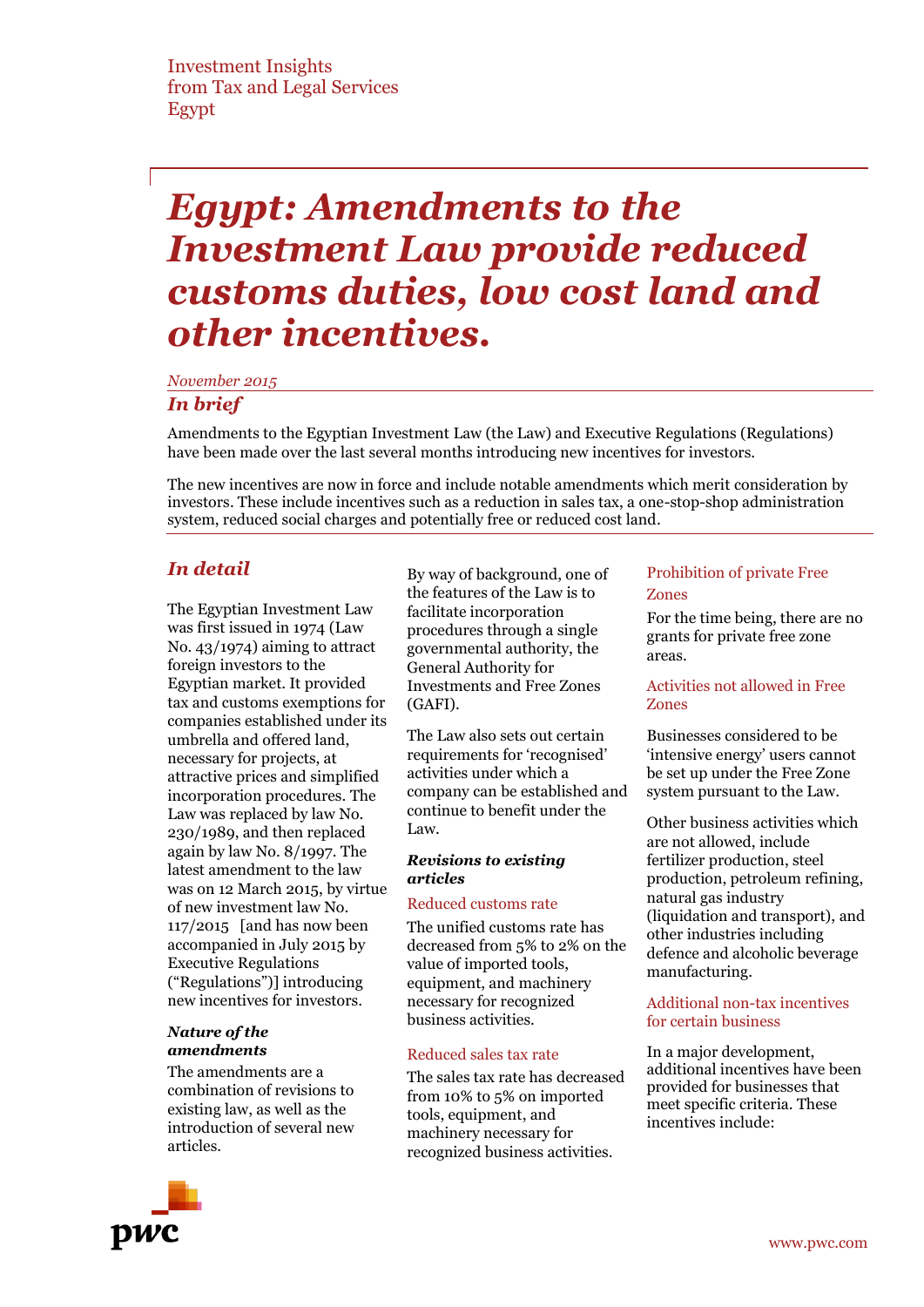# *Investment insights*

- Permission to open customs outlets especially for the imports and exports of the project (in agreement with the Finance Minister).
- Reduced energy prices and related payment facilities.
- Returning full or partial utilities expenses to the investor after the operation of the project.
- The government possibly bearing part of the technical training expenses.
- The government possibly bearing full or partial share of the social security charges for a specified period of time.
- Free land granted to investors.

The mechanism requires the competent Minister to advise the Prime Minister whether a project request meets the criteria. Projects satisfying one or more of the below eight conditions meet the criteria:

- 1. Intensive labor requirement
- The number of Egyptian employees must not be less than 250 as stated in the social insurance form.
- The cost of creating a new job opportunity in the project must not exceed 250,000 EGP or its equivalent in any foreign currency.
- The direct cost of the salaries must be more than 35% of the total cost of operating the project.
- 2. Reinforcement of local components used in product production
- The percentage of local components used in its 'products' or in the tools and equipment necessary for production should not be less than 50%.
- 3. Improves transport and logistics' capacities, this includes:
- Cooling transport for goods, refrigerators and the stations for reserving agricultural crops, industrial products and food products and its cooling, freezing, packing and wrapping.
- Stations of operating and trading containers.
- Silos of reserving and storing the yields.
- Loading and unloading services related to the above activities.
- 4. Projects that develop internal trade, this includes:
- Trading centers, wholesale trade, retail trade and supply chain activities, provided that these activities are practiced in the new urban communities, remote areas, Upper Egypt and the border areas.
- 5. Investment in electricity production, transport, and distribution (this includes new and renewable energy)
- 6. Agricultural projects (reclamation and cultivation)
- The area of the reclaimed/cultivated land should not be less than 1000 Acres.
- New irrigation methods should be used.
- 7. Road, maritime, and railway transport
- 8. Investment in specific remote areas that have been targeted for development by the government, which are:
- Upper Egypt
- Sinai
- Matrouh
- Nubia areas

# Accessing non tax incentives

The Executive Regulation sets a condition for companies to benefit from the above non-tax incentives, that the companies have started

their operations or production. According to GAFI's certificate.

GAFI should issue the certificate, for benefiting from the provided incentives, within 30 days from the date the investors have submitted their requests.

# Discharge of liabilities upon liquidation

If an investor wishes to liquidate a business under the Law, the concerned authorities are required to advise of any liabilities which are due, within 120 business days from the date the liquidator has submitted his request. These include financial liabilities to the Tax Authority, Social Insurance Authority, or the GAFI. If no such notification has been received then the company is discharged of any liabilities.

# Land acquired as part of a business activity under the Law

The Law allows for the acquisition on an interest in land required for the establishment of a project / business activity.

Such acquisitions can be through a sale, lease, lease that ends in ownership, or license to use. The investment law also provides a possibility for the government to participate in a project through an in-kind contribution of land.

# Potential deferral of payment for land

In the case of an investor acquiring their interest in land through a sale (obtaining freehold title), GAFI can at the investor's request defer the timing for payment or provide payment facilities of some or all of the consideration for the sale.

The application of this article is based on the decision of GAFI, at the investor's request.

# Free land

For a period of 5 years starting April 2015, GAFI can dispose of lands and real estate owned by the government free of charge to investors who satisfy certain technical and financial capabilities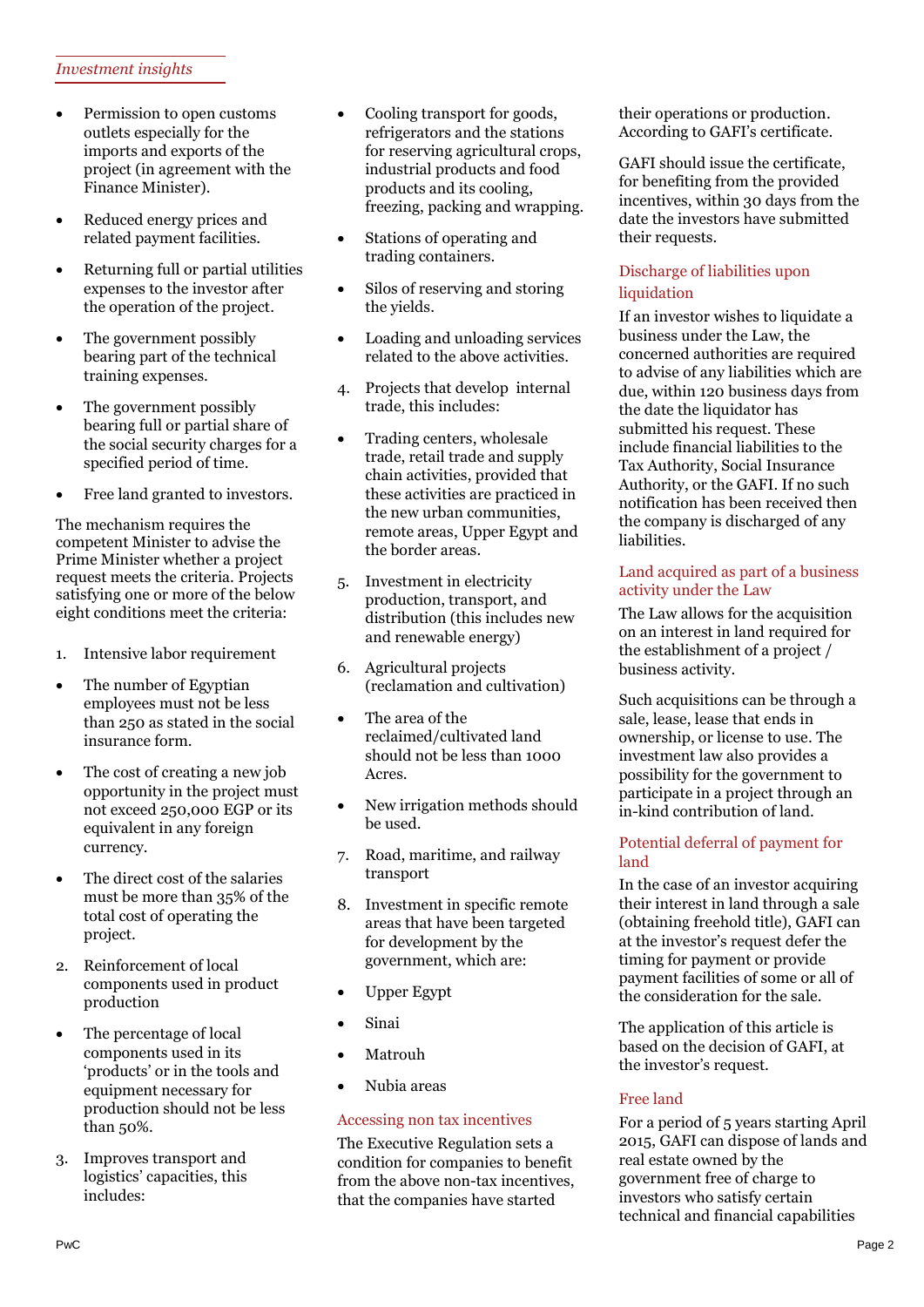# *Investment insights*

to be determined by the Cabinet. The government land at issue will be in areas determined by a presidential decree after the approval of the Cabinet. In contemplating the potential for high levels of interest in this incentive, a lottery mechanism will be followed.

In such cases, the investor shall pay a cash guarantee of 1% from the project's investment costs, within 7 business days from his notification thereof. This guarantee should be recovered by the investor after 5 years from the start of operation/ production.

# Low cost land

In addition to the potential for 'free land', GAFI can provide land at a discounted rate with a maximum of 50% of the estimated value of such land or real estates.

In contemplating the potential for high levels of interest in this incentive, a lottery mechanism will be followed.

#### GAFI has the right to terminate the land acquired if progress is not made with the project.

To avoid abuse of the incentives mentioned above, the law allows for the sale/lease/license of land to be terminated by GAFI if any of the following occur:

- If the investor refrains from formally receiving the land/real estate for a period of 6 months from the date when they are notified of the ability to take the freehold or leasehold interest;
- If the investor does not start implementing the project within 6 months from the date of receiving the land/real estate free from all obstacles, without a reasonable cause;
- If the investor changes the original purpose of using the land/real estate;
- Not implementing the timetable approved by GAFI to execute the project without a reasonable cause; or
- Committing a material breach to the conditions of the contract of sale, lease or the license to use the land / real estate.

# A new center for the development of foreign investment

A new center within GAFI will be established, which is tasked with facilitating investment into Egypt.

Activities of this center include:

- Preparing strategies to attract investors.
- Preparing and implementing the government plan for investment promotion.
- Coordinating with the concerned authorities.
- Communicating with investors, international organizations, the press and the business community.
- Handling complaints by investors.

# *Licensing*

# Temporary License

In cases where the number of temporary license applications submitted from the companies to GAFI exceeds the number of licenses available at the concerned authorities, the trade-off between the applicants shall be according to the "Points System" without being subject to the provisions of the Public Tender Law no.(89) of 1998. Such points will be according to the criteria issued from the chairman of GAFI, which includes:

- The investment costs of the project.
- Previous experience.
- The technology used.

# Timing of final licensing

The Executive Regulation gives the concerned authorities a maximum of 45 days, from the date of receiving all the required attested documents from the investor, to submit final licenses to GAFI.

Also, a condition was added that states that the concerned authorities cannot refuse the application, unless one or more of the conditions stated in the guide book of each activity, or the technical conditions determined by the competent authorities are not satisfied.

If the final license has not been issued by the Chairman of GAFI after the elapse of 15 days from receiving all the required licenses and approvals from the concerned authorities, then the Chairman of GAFI must submit the case within one week to a special committee. The reasons for not issuing the final license must be included. The committee must issue its decision of the case within 15 days.

# *Business Activity*

Companies have a grace period of 90 days to notify GAFI with the date of commencing their activity / production or its expansion.

#### *Incentives for Import and Export*

Projects that are established as free zones are no longer subjected to import and export rules regarding the purchase of the necessary components from the domestic market.

# *The takeaway*

The Investment Law and new Regulations expands the range of incentives that foreign investors may take advantage of. In addition, the process of accessing these benefits will most likely be improved.

The amendments are notable and merit consideration by investors.